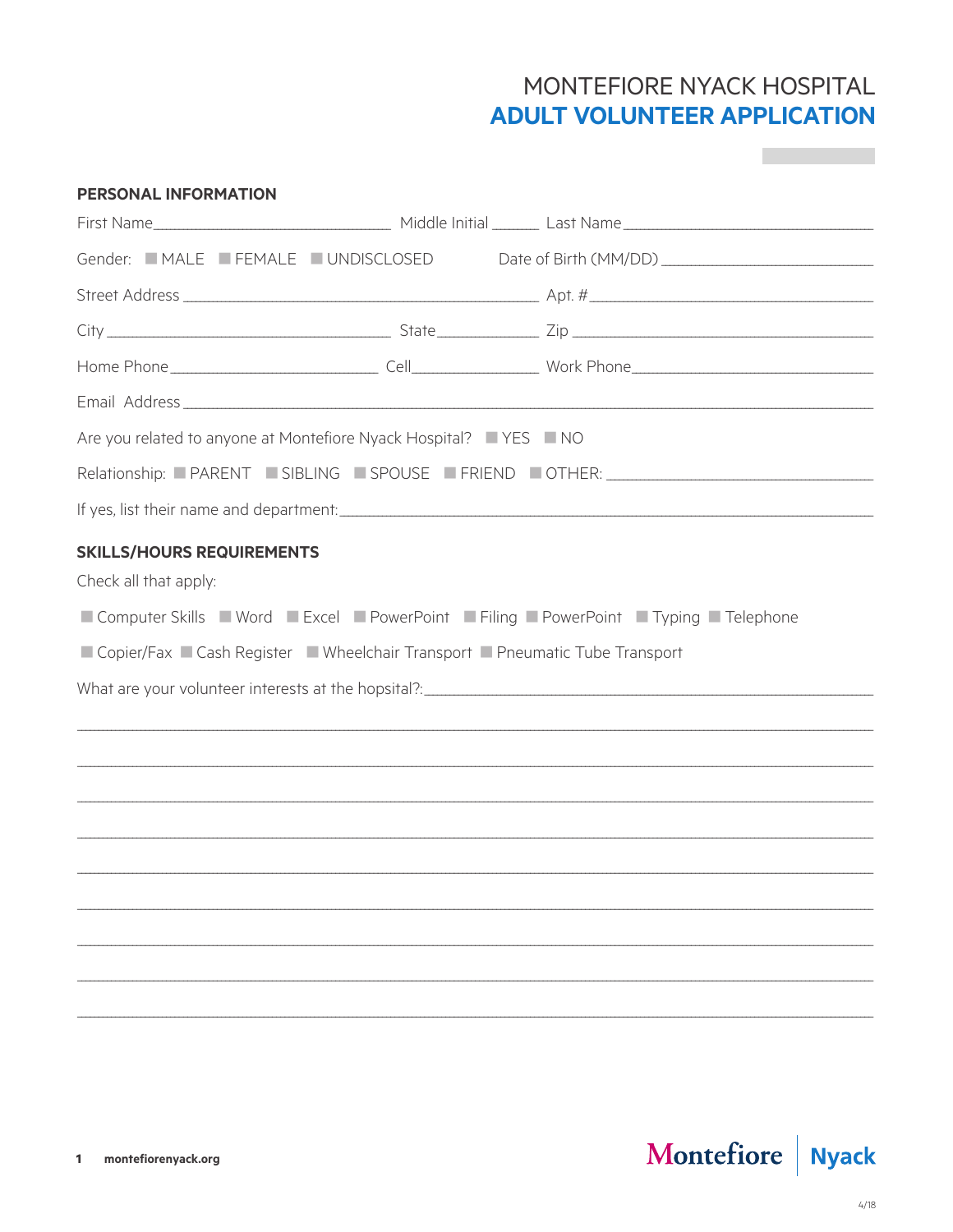## MONTEFIORE NYACK HOSPITAL **ADULT VOLUNTEER APPLICATION**

**Contract Contract** 

| <b>EDUCATION/EMPLOYMENT</b>                                                                                    |  |  |  |  |
|----------------------------------------------------------------------------------------------------------------|--|--|--|--|
|                                                                                                                |  |  |  |  |
|                                                                                                                |  |  |  |  |
|                                                                                                                |  |  |  |  |
|                                                                                                                |  |  |  |  |
|                                                                                                                |  |  |  |  |
| Have you ever been dismissed or forced to resign from any job held? If yes please explain: ___________________ |  |  |  |  |
|                                                                                                                |  |  |  |  |
| May we contact your present employer for a reference? YES NO                                                   |  |  |  |  |
| Are you seeking employment at this time? YES NO                                                                |  |  |  |  |
| Have you ever worked at Montefiore Nyack Hospital before? YES NO                                               |  |  |  |  |
|                                                                                                                |  |  |  |  |
|                                                                                                                |  |  |  |  |
|                                                                                                                |  |  |  |  |
| Do you have a Social Security Number? ■ YES ■ NO                                                               |  |  |  |  |
| If you are presently employed, please answer the following:                                                    |  |  |  |  |
|                                                                                                                |  |  |  |  |
|                                                                                                                |  |  |  |  |
|                                                                                                                |  |  |  |  |
|                                                                                                                |  |  |  |  |
| Please check the highest level of education completed:                                                         |  |  |  |  |
| ■ 9th Grade ■ 10th Grade ■ 11th Grade ■ 12th Grade                                                             |  |  |  |  |
| ■ 1 year College ■ 2 year College ■ 3 year College ■ 4 year College                                            |  |  |  |  |

# Montefiore Nyack